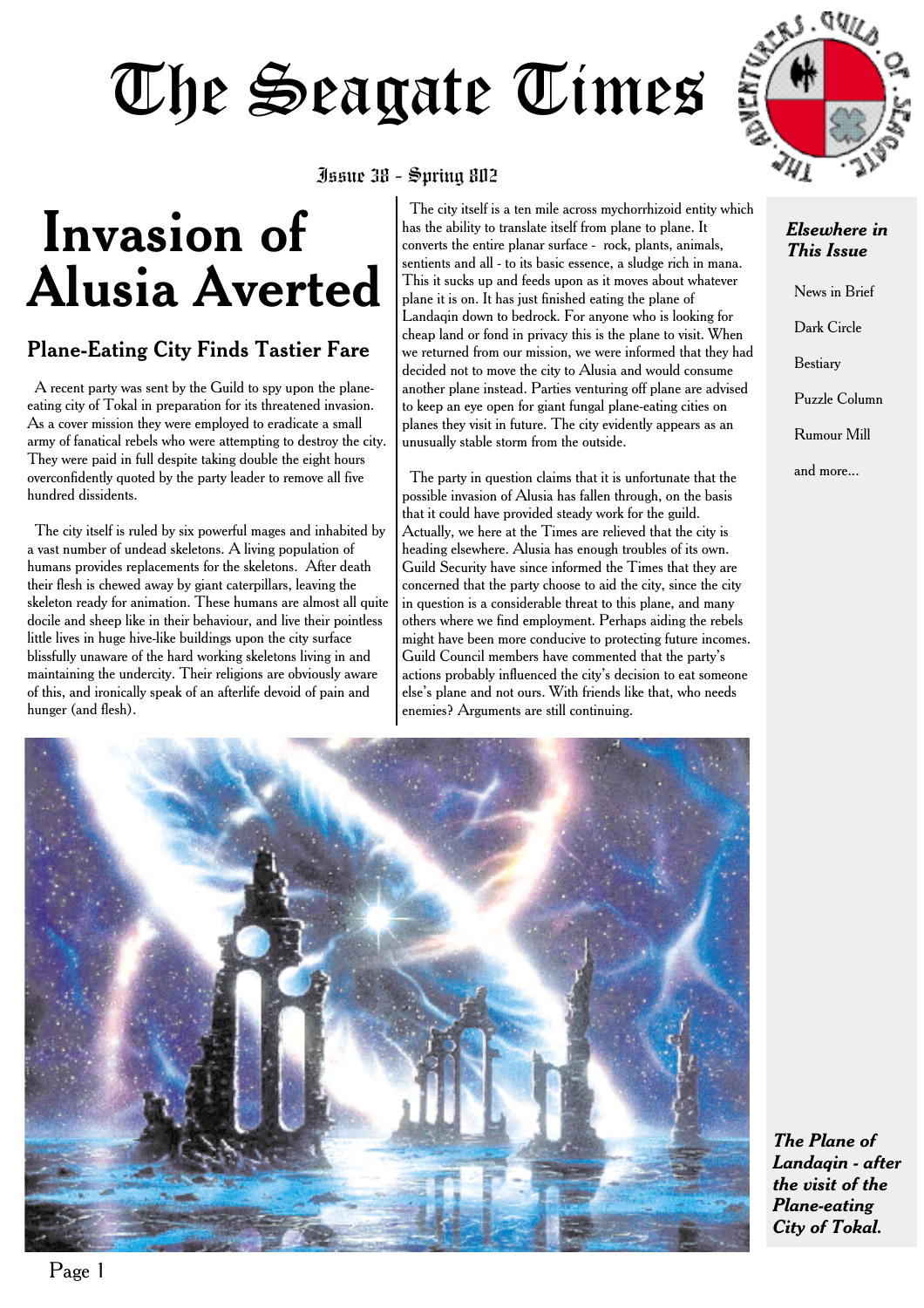*"Where we are from, dragons are no' important, we give no more thought to hunting them than we would any beast o' the forest." - Graaven, explaining to Beryl the dragon why the party had so rudely attacked her.*

### **News in Brief**

#### **Seven run riot in Phantasia**

*Yet again members of the Seagate Guild of Adventurers attempt to turn a (relatively) innocent plane of existence on its' head. "All turned out well in the end - we got paid" says Prince Graaven of Brightrock.*

The tally - Guild Party 3: Opposition 2.

"We …" quoth the talkative northern prince in a thick dwarven accent "Managed to start the revolution, reestablish The Kingdom of Mercy and kill a megalomaniac Queen. They took brave Garrick's life (for a short while) and banished Dirk from their lands - Ah well it was better than the summary execution due to him." - The Prince could not be drawn to give any more details about his comrade's foibles but it is rumoured that adventuring with can be extremely exciting at Dirk's side.



**Snow White and the Seven Adventurers**

*"Don't believe everything a leaf tells you"*

*- Dirk, explaining practical adventuring to Angelica.*

Apparently, Phantasia is an interesting land to navigate (The roads are coloured) and magic flows through the monarchies. When the group of seven dwarves (referred in that land as Princes) arrived there were 11 known kingdoms. Now there are potentially 16. "Let's see how the war goes before we know for sure," said WordSmith, the leader of this expedition. "We learned a lot about the nature of Phantasia and its residents. We also learned a lot about adventuring and working as a team."

Pressed for any negative results, WordSmith continued "Well, when we arrived all dwarves were Princes, and peasants and fey knew their place. Unfortunately the lifting of the Queen of Enchantment's curse meant that we were the only dwarves left on the plane! Terrible loss, but at least various Princesses were freed from their fey forms at the same time."

He made no comment about an apparent holiday five of the party members took at the Haven of the Sea Goddess before the mission was complete. Party members also refused to confirm reports that the visit was paid for by plunder from the Kingdom of Gold, and encouraged by the Kingdom of Lust. "You're just jealous, and I've got an amulet to protect me from that, so sod off" was one retort. "It's no use giving me an icy stare, Princess Snow White safe guards me from those." was another.

Beastmistress Olga was keen to describe details of the wedding that the party arranged. "The thirteen Princesses had put on a great show, and everyone looked splendid! The hats were especially fine. Then it was all messed up by that nasty Queen - who couldn't show her invitation, I might add - firing the disintegration bolt at the bride. The groom did the right thing, took the hit. Anyway, after we had sorted out the old hag, we swept him up, and continued with the groom in his stead. Lovely tradition that."

The rest of the party were apparently "off to have some serious words with the smallest prince's mother", and not available for interviews.

### **Dark Circle Q&A**

We asked Guild Security for answers to some commonly asked questions regarding the Dark Circle. We present these as a service to the misinformed and all those who have recently joined the Guild.

1. *What IS the Dark Circle?*

It is a roughly circular region within which those Undead entities which are normally harmed by sunlight can walk aboard during the day without harm, contrary to natural law. Within this area the stars look brighter at night.

#### 2. *What areas does it cover?*

It covers much of the former Brastor Holdings, the upper Sweetwater, part of the Wilderlands of Gilarni, the Vale of Morin, the Angarwold, the Thornewood, and a large part of the Sea of Grass, including the ruins of Bethsalem. It has been pushed back somewhat since its initial expansion and now is now approximately 450 miles in diameter.

3. *Where is the approximate centre of the Dark Circle?*

The Dark Circle is centred some 300 miles east of Seagate.

#### Answers to Last Issue's Puzzles: Novice Lessons:

- Moonday, Miss Prickle, Horse-riding, Room 14
- Duesday, Baron Coco, Hobbitish, Room 8
- W'ansday, Prince Idlewild, Elvish, Room 3
- Th'rsday, Mr Hogan, Flying, Room 12
- Frysday, Miss Hydrophilia, Swimming, Room 21 Riddles:

First: Chess

Second: Flag

Third: Galley (Ship)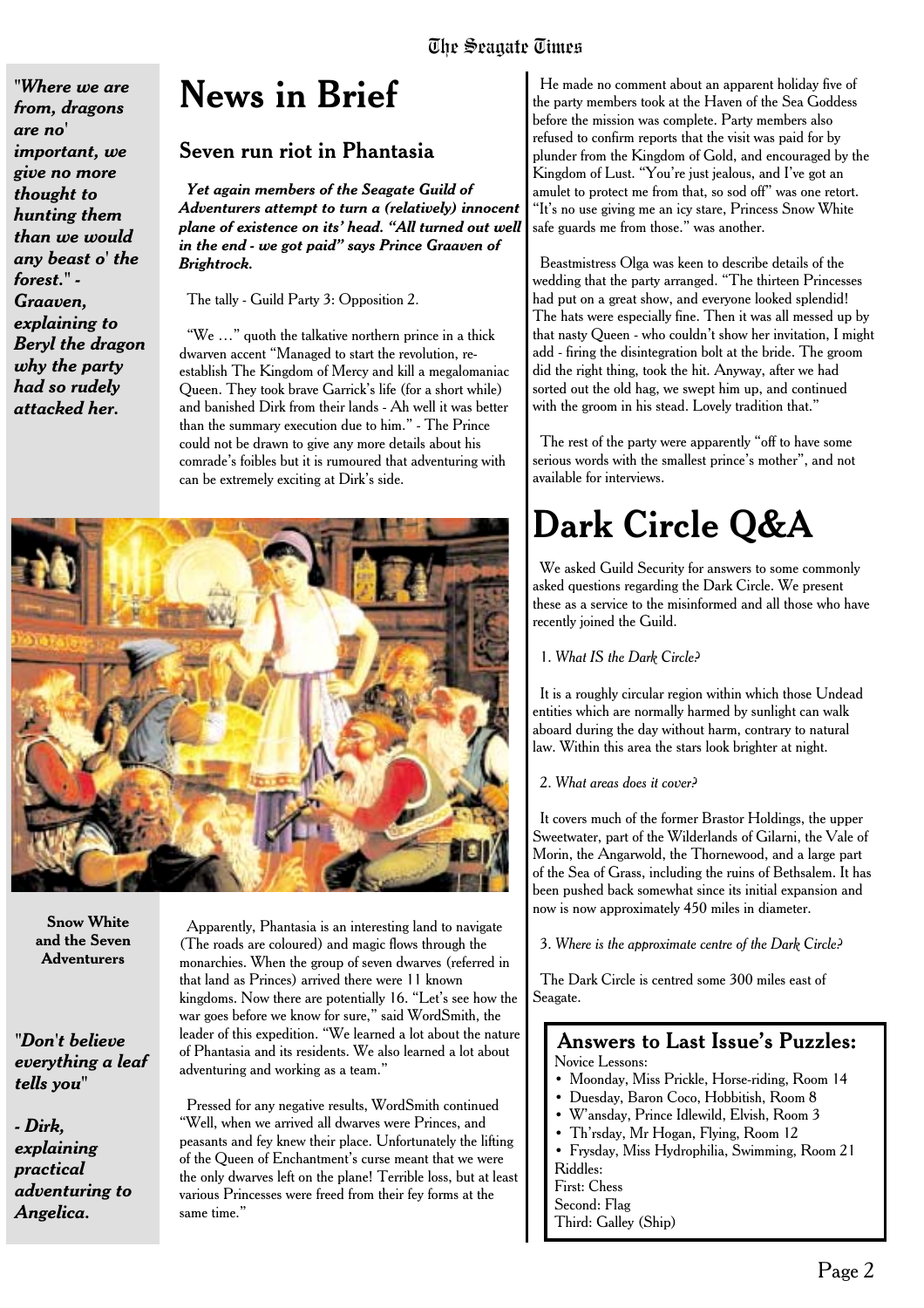### The Seagate Times

4. *What structures and entities are known or believed to be at its centre?*

The Dark Circle is known to be centred on a structure known as the Fortress of Masada. It is thought to be controlled by an exiled Drow Priestess named Rashak, or the Necromancer of Massada. However there are speculations that she might in turn be controlled by a powerful entity known as the Gaunt Man.

5. *How did the Dark Circle come into existence?*

Unknown. It is possible that Rashak owns an item which generates the effect, that it is somehow generated by her Fortress, or that it is the result of some dread ritual.

6. *When did it originate? What caused it to suddenly expand?*

The effect was first encountered nearly two decades ago in the Sea of Grass, but it expanded rapidly in the summer of 800, almost surrounding Seagate. However, it has since been fought back, and the edge is now nearly a hundred miles from Seagate.

7. *What effect does the Dark Circle have on people who enter?*

There are no known direct effects on people, unless you either destroy Undead, or get killed. If you destroy Undead in the circle, you suffer nightmares. If you die, you come back after a night passes as an Undead. There are a number of nasty wasting diseases which are endemic in the area, possibly spread by the Undead.

8. *What effect does the Dark Circle appear to have on Undead within it?*

It makes them much tougher. For example, they can inspire fear far more effectively than usual.

9. *What additional powers does the Dark Circle appear to confer on undead within it?*

They can drain your willpower with a touch. Hit them and you may start losing strength as well. When you destroy them, they are known to explode.

10. *How may individuals be protected against these powers?*

There are some rare talismans called Amulets of Jasper which do provide some protection against draining, and do appear to work. Also the Amulet of Amethyst helps against the nightmares, and the Amulet of Aquileaus against fear. The most useful protection against the diseases and draining effects is Holy Water and it's a good idea to take plenty.

11. *What does the Dark Circle do to normally protective items such as amulets?*

The normal range of amulets - Jade and Chalcedony - which repel Undead are ineffective.

12. *What precautions should Guild members take before entering the Dark Circle?*

Be extraordinarily careful - remember even the lesser undead can drain you - so don't get hit. Take lots of Holy Water, and

Amulets of Jasper (if you can get them) and Amulets of Amethyst and Aquileaus.

### **The Adventurer's Guide**

### **Tips for success**

If you're having trouble with a needle trap try poking it with a nice hard sausage - preferably somebody else's sausage.

If you suspect a gas trap stand well clear and use telekinesis... Or a very long pole.

If it's a pit trip, span the pit - use a plank, a spare table or door, or rope. Binders and Earth mages are often good at instant bridges.

Tables and bunks are also useful against falling ceiling traps - as are Earth mages.

Use your dungeon against itself - they're often full of stray items and materials you can use to make dungeoneering activities easier. Being creative - more creative than the dungeon's architect - is the key. Speaking of which, always take a thief, a good set of lock-picks, and a battering ram.

Spikes are really handy too - and never go dungeoneering without a good length of knotted rope.

Remember that, lacking magical vision, Forbidding can only be seen by those whose Name is in it. Useful for things like ambushing riders, as horses won't normally approach a shimmering wall.

### **Want To Make 30,000 Pennies ?**

I wish to purchase a unicorn horn to give total protection from poison, however rather than carrying about an inconveniently long, four feet adult horn strapped across my back I would like a baby unicorns horn which will be far more portable and discrete. I would prefer the horn be taken from a snow white foal with glistening eyes just before it takes its first step and be cleaned and presented upon a silver tray.

Given that it is spring it seems the right time to ask for the hunters out there to sharpen your knives and the witches to cast your summon enchanted creature spells. It is my understanding that the person who actually kills the unicorn may be cursed and that unicorn mothers may be give a rather stout fight and so will be willing to provide appropriate recompense of thirty thousand pieces of silver.

Happy hunting



*"Look, I'm not \*THE\* Faery King. I'm just \*A\* Faery King." - Dramus*

*"Or a King who's just a fairy?" - Arnaud*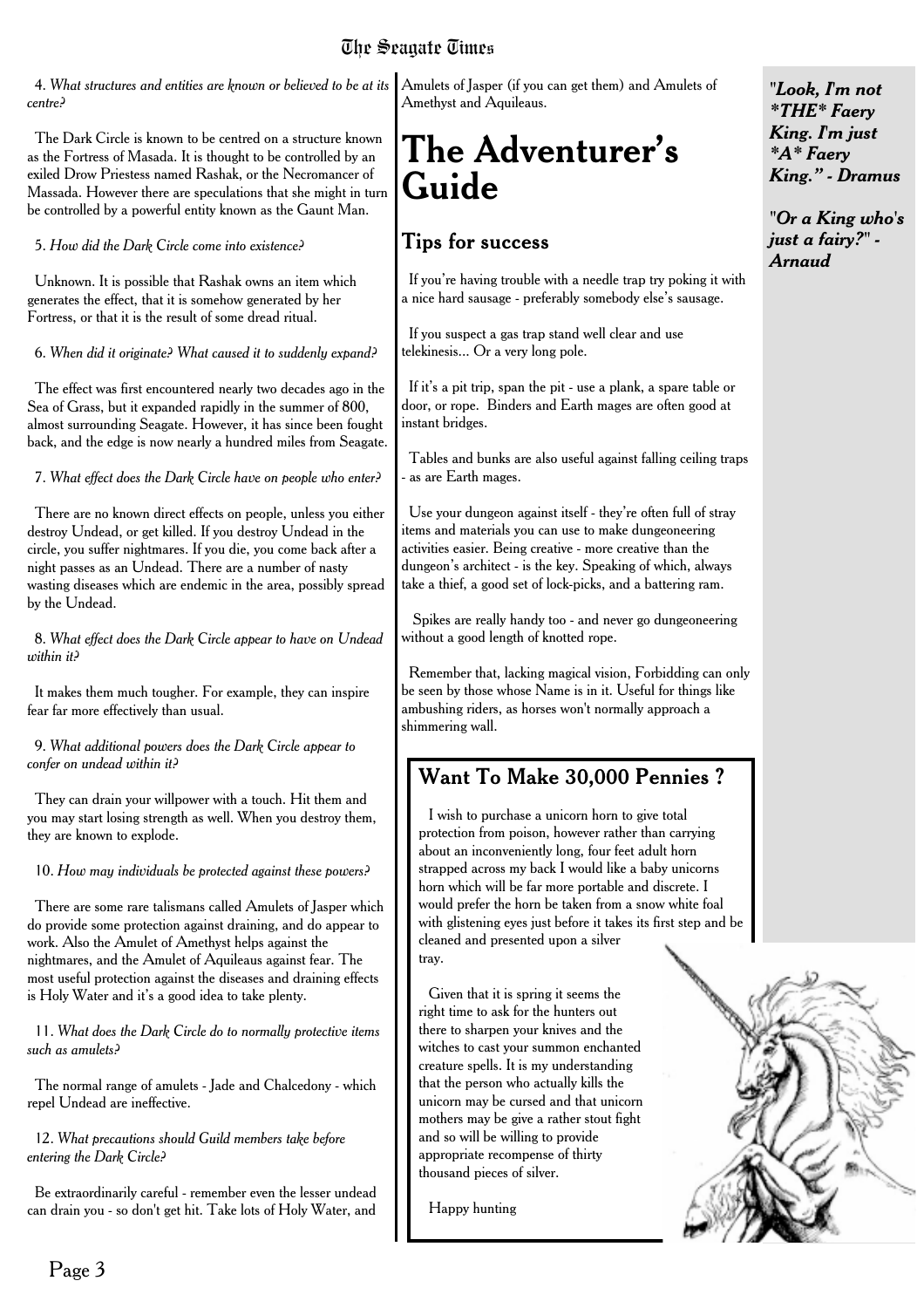### **Starflower's Bestiary**

(Lady Starflower had not returned from adventure at the time of publication, although we are assured that she was alive and well - albeit somewhat enlarged - when last sighted, off plane. Therefore we present this article, one she set aside for such an emergency).

### Gruesome Gargoyles

It has been a fair while since I have seen a gargoyle in the flesh as it were. Historians will tell you that at one time there was a fashion for turning gargoyles to stone and using their corpses to adorn architecture. Perhaps the objective was scaring peasants. Whatever the case, the species is now somewhat diminished in numbers, although reports have been received of gargoyles sighted over ruins in the Fastness of Girwyllan, and on the Isle of Palestrina.

Gargoyles are roughly humanoid in form, albeit with leathery wings, sharp claws, a horn, a tail, and spiked elbows and knees. Thus a gargoyle might be mistaken for a minor devil or daemon, if it were not for their skin, which is always stony in appearance. Upon contact it feels very rough, and generally quite cool to the touch, especially when compared to the burning heat of many devils. Typically gargoyles have deep-set red eyes; and sharp, small teeth.

This stony hide gives the gargoyle its major advantages in combat - the ability to conceal itself very successfully against any background of rock or worked stone; and an unusually high level of protection. Many a sword blow will be deflected by a gargoyle's rocky integument, as if the warrior was hitting a rock with a stick. A gargoyle can hold itself so still it appears to be a statue. An observer must look very closely to ascertain that the gargoyle is really alive.

This does bring the question of whether or not gargoyles are living creatures at all. The librarians classify the gargoyle among the fantastical avians - a term which means little more than "magical beasts that fly". It is apparent that gargoyles have strong connections with elemental earth. They do not bleed when struck, and have no need to breathe. They appear to be devils made of stone. Such a lithous thing surely could not fly except by means of powerful innate magics. Perhaps they were spawned in some long-forgotten alchemical experiment - perhaps someone made the mistake of feeding elemental earth to an imp? The fact remains that gargoyles are tough, intelligent opponents, who will attack without compunction, and without warning.

*"Look, we can't trust him!" - Dramus*

*"But he's so nicely spoken..." - Morgan the Orc*

*HELLHOUND!"*

*"For a*

*- Dramus*

In combat, gargoyles usually attack in packs, using their natural weapons - their claws, horn, and teeth. They occasionally use melee weapons such as the vicious hooked sword shown, but it is rare indeed for a gargoyle to be seen using missile weapons or magic. This suggest the simplest method to bring them a pack of gargoyles is for warriors to engage them, and to fight defensively while the mages shoot them with missiles and spells. This becomes somewhat more problematic when you consider first that they may well attack from concealment, suddenly and without warning, and secondly that they can fly. Adding the aerial element

can confuse any combat. If you're deliberately hunting gargoyles, or in an area known to be infested with them, make sure you have fighters at both the front and the rear of your party, camp where you have cover from aerial attacks, and make sure you have heavy weapons like glaives and double-handed swords which deal enough damage at a blow to cut through that stony skin.

There is one final thing to remember. Gargoyles are often the minions of denizens even more evil and far more powerful. When they attack look to see what stands behind them, who they are guarding and acting as sword fodder for. You might just want to concentrate your fire not on the gargoyles, but on their vile master. And how to deal with that would have to be a whole other article.



### **GOLD!**

That's right DWARVES. get in touch with your inner feelings! I can, for an appropriate fee, teach the Generic True Name of GOLD! Not the wishy-washy

Alusian type of GOLD, but REAL GOLD! GOLD from the KINGDOM OF GOLD! Personally, I've found this knowledge to help in understanding of my true self. Now, this understanding can be yours too!

Contact WordSmith at the Merchant's Guild.

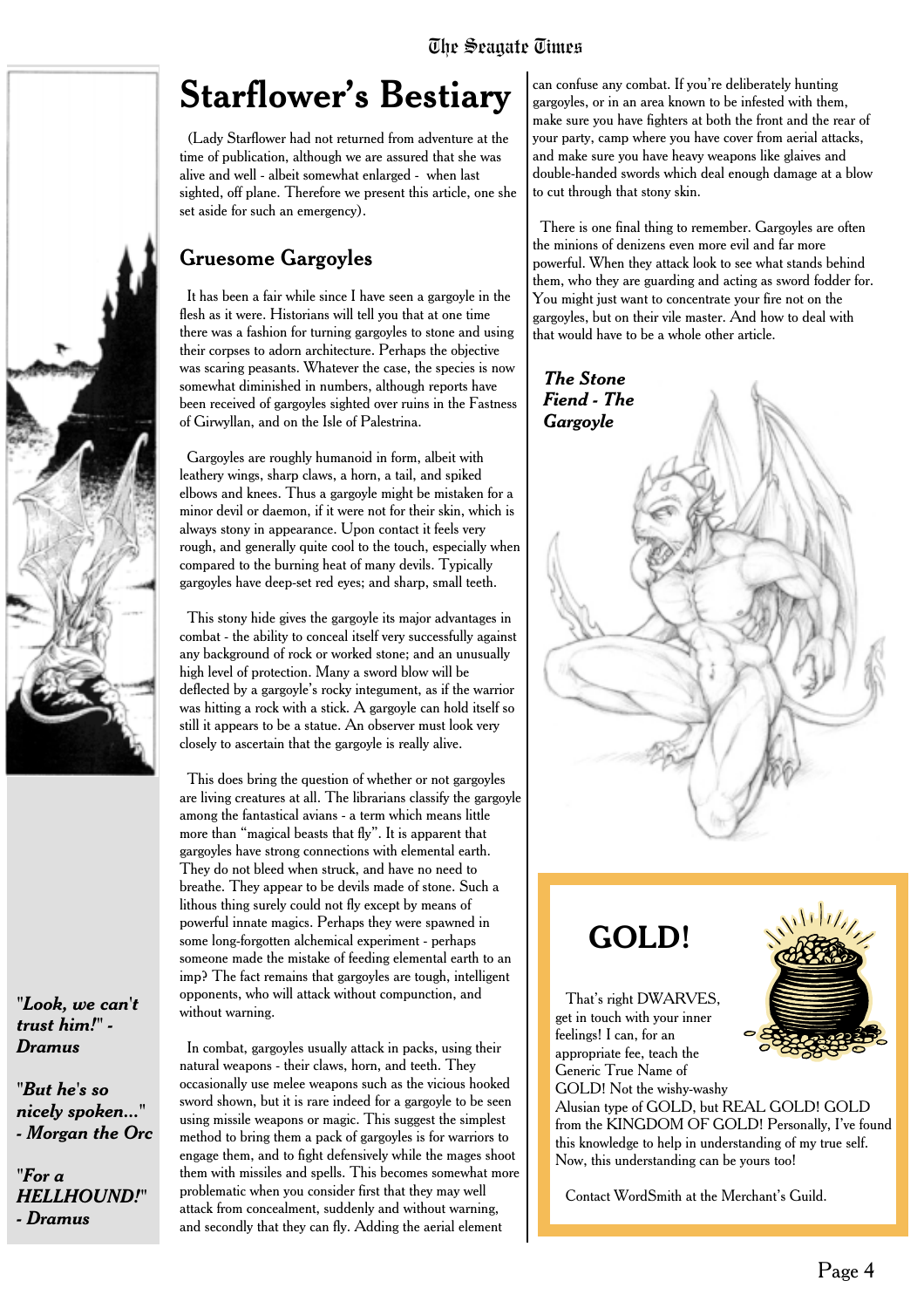#### The Seanate Times

### **The Puzzle Column**

### An Inn Thing



A party of adventurers travelled from the towns lettered A to the town labelled F on the map, a journey of five days. On each night, including the first and last, they stayed at an Inn, in one of the towns lettered A to F. From the clues given below, can you name the town and the hostelry at each stage of the journey, and identify the landlord in each case?

Clues

1 On one of the intermediate days (B to C, C to D or D to E) they travelled from the Blue Dragon in Rimsdale to Jade's hostelry, the Lazy Unicorn.

2 They stayed at the White Hart on the second night after staying at Pippin's inn.

3 Town B is Trembleigh.

4 Starbright's establishment is in Butterwell, which is the stage before the Hooded Man.

5 Arathorn is mine host at the inn marked E on the plan.

6 The Gryphon's Head is a later stage on the journey than Jeniah's house, while Frankington is two stages later than Collingwood.

7 The Golden Crystal is not run by Christophe, and is not located in Overhill.

### Riddles

Gold in a leather bag, swinging on a tree, Money after honey in its time. Ills of a scurvy crew cured by the sea, Reason in its season but no rhyme.

A hundred brothers lie next to each other; Each white and fine — they've only one spine. I am the tongue that lies between two. Remove me to gather their wisdom to you.

### Get the Power of Fire and Light!

Fire College Invested Items: Dragonflames Rk 10 Weapon of Flames Rk 10 Also Rank 8 Weaponry.

Now with added Radiance for Positive effect on dark creatures.

Prices negotiable. Please contact Flamis at the Guild.



"DON'T LET IT BOTHER YOU. LOTS OF FIGHTERS HAVE SWORDS THAT ARE SMARTER THAN THEY ARE."

#### What's Hot

Solid Viscera

Flying with a Dragon Dwarven only pubs with drinking troughs

Planes where all dwarves are Princes

The Kingdom of Gold

Making up a new ritual, and succeeding with it!

Hypnotising Queen's Messengers

Bedwarmers

Unicorn Horns

Having your very own breath weapon

### What's Not

Liquefied Viscera

Flying into trees while fighting dragons

Carrying monster summoning helmets

Carrying blood lust axes into fights with dragons who call truces

8 year olds with Major Curse

The Congo - except it's too damned hot (Amber)

Killing Unicorns

Being on the receiving end of said breath weapon especially when she's an ice dragon!



*Dur: "We got to find a Princess. What do we need?"*

*Dirk: "Lust! Coercion! Gold!"*

*Dur: "Ahhhh.... romance isn't dead..."*